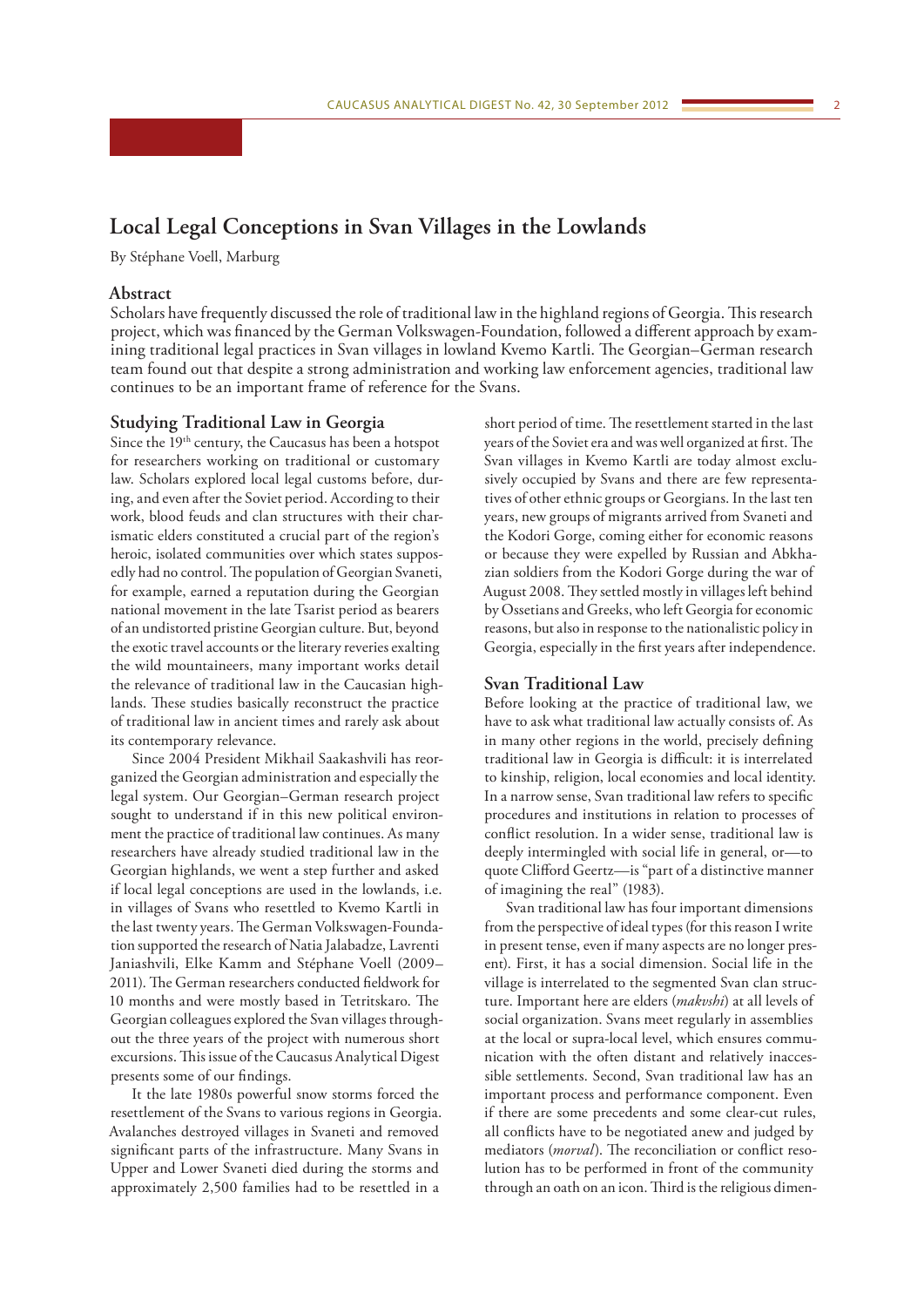sion: Svans are Orthodox Christians and their religion is important for the practice of their traditional law. Important assemblies often take place during religious holidays and decisions made are generally sealed with an oath on the icon. Svan religious practice has important folk religious elements and the services are mainly headed by lay priests who often act as elders and mediators in legal cases. The fourth dimension of Svan traditional law is moral. Svan traditional law is guided but what I would call a "local sense of morality" (cf. Zigon 2008), which is informed by a sense of honor, mutual respect, faith and belief in the importance of the family.

## **The Oath**

Some aspects of traditional law might appear from time to time in Svan villages in Kvemo Kartli. One can witness, for example, the use of oaths on icons. If a Svan is accused of having stolen something or has allegedly committed another crime, he can be asked by his peers or mediators to vow on the icon of a saint in the presence of guarantors that he did not commit the act he was accused of. The suspect is then literally purified of the accusation. More often, however, oaths on icons mark the conclusion at the end of a process of reconciliation or when two or more individuals agree on an important decision. This kind of oath might be used, for example, if young men were fighting in the village and an elder had to reconcile them. In such cases, the elder lets the young men vow on an icon that they are reconciled and that they will avoid similar conflicts in the future. Our interviewees told us that such promises are mostly wishful thinking, but still the oath is used.

In addition to confirming reconciliations, the oath has another purpose: in one village in Kvemo Kartli, which is inhabited by Svans from Upper Svaneti and the Kodori Gorge who arrived in the last ten years, there were numerous infrastructure problems (the roads were in bad shape, the water pipes were leaking, the school was not usable etc.). The village, just recently abandoned by its former Greek population, received little attention from the regional government, at least in the first years after the arrival of the Svans. For this reason, the newcomers set up a commission of five to six men, to be selected each spring anew, whose tasks were to take responsibility for the major problems of the village and to be its spokespersons. The members of the commission vowed an oath on an icon in the church yard once they were selected to serve the village. But the commission is not a well-functioning institution, because the Svans from Upper Svaneti and Kodori distrust each other while some villagers disregard commission decisions. Many houses are owned as weekend dachas by Svans whose primary residence is in Tbilisi, and they

do not even know that the commission exists. Nevertheless, the commission is recreated every year, vows an oath on the icon in front of the church and some in the village say that one can compare this group of men to similar commissions in Svaneti: if the regional administration does not do its job, they have to take the things into their own hands.

### **Morality**

An important dimension of traditional law is, as noted above, a sense of morality and it is also one of the reasons why traditional law is still to be found among Svans. In 2009, for example, an accident occurred in the district town Tetritskaro. A Svan from one village killed in an automobile accident another Svan from another village in the center of the town. The accident, though tragic, was not unusual. The driver, with his three Svan friends, had just come back from a tour of the region. He was a little drunk, lost control of his car and ran over the victim, who was walking in the crosswalk. In the subsequent trial, the court sentenced the driver to five years in prison. At first glance, there is nothing special with this case and no traditional law is observable, but the conflict has a second layer. Soon after the accident, the family of the driver sent mediators to the family of the victim in the other village. But the mediators were not received. The victim's family was furious and apparently wanted to burn down the house of the driver's family. Fortunately they did not go that far, but they sent someone to the village of the driver and issued threats against the family of the culprit, trying to force them to leave their house and the region. The family temporary left their home, and probably feared that some acts of revenge would take place. I talked to members of the extended family of the driver and asked how things would continue and if the driver's immediate relatives will come back to the village again. Some time will pass, was the answer, and there will be something like a reconciliation in the end. Of course, I was told, Svans today do not pay any compensation (*tsori*) like for blood feuds in old times, but the driver's family will probably arrange a gift for the victim's family, followed by a Georgian banquet (*supra*) and an oath on the icon.

This example shows that for the Svans traditional law has a moral component that state law does not have. This does not mean that Svans do not respect state law, but serious cases, which fortunately take place rarely, are followed by such local legal processes. These extracourt reconciliations in Kvemo Kartli are not organized procedures, but rather a series of events based on a common idea of morality. This means that if a specific crime occurs at the community level, it has to be treated there as well. If not, the case handled by the official legal